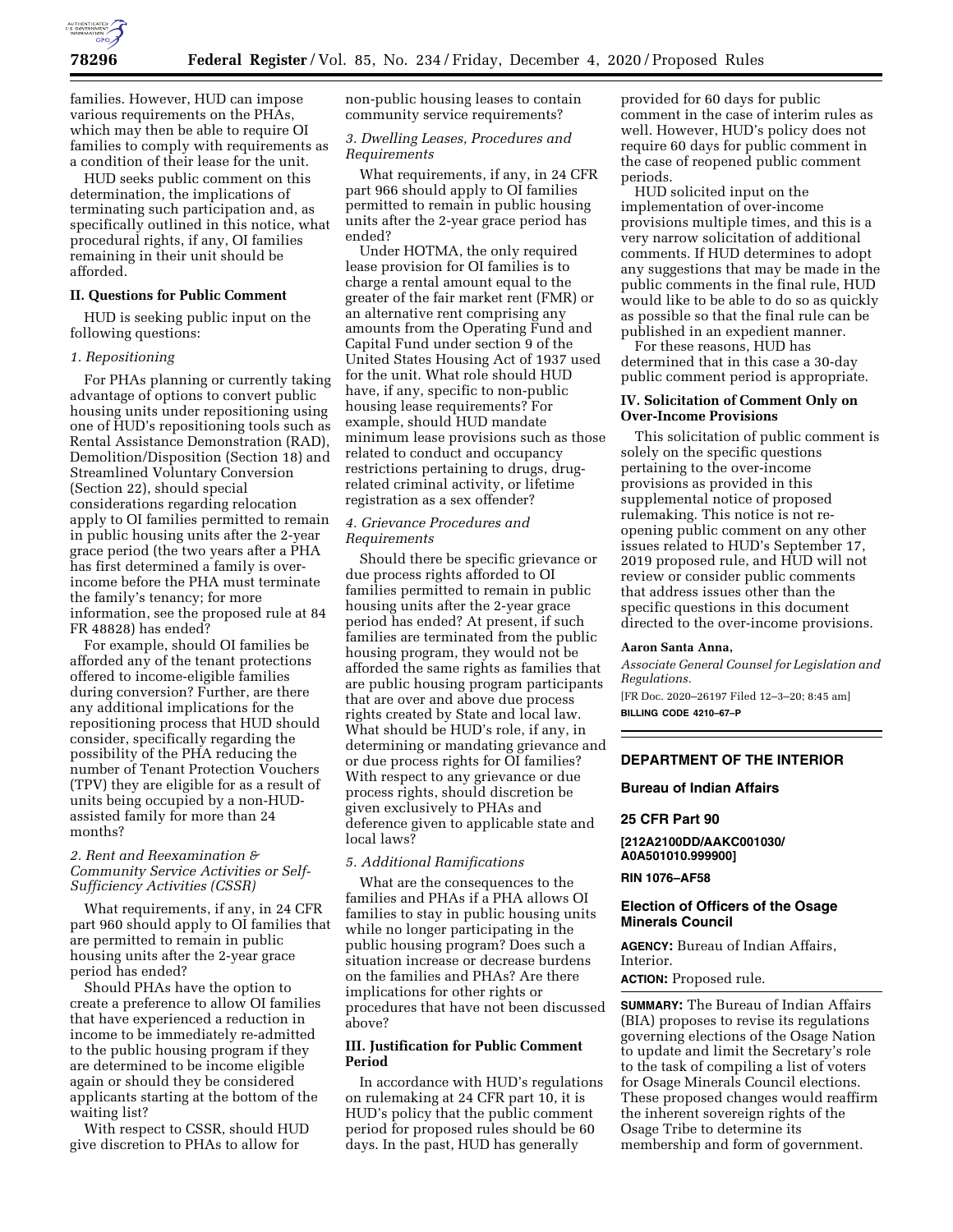**DATES:** Please submit your comments by February 2, 2021.

**ADDRESSES:** You may submit comments, identified by the number 1076–AF58, by any of the following methods:

• *Federal rulemaking portal: [http://](http://www.regulations.gov) [www.regulations.gov.](http://www.regulations.gov)* Follow the instructions for submitting comments.

• *Email: [consultation@bia.gov.](mailto:consultation@bia.gov)*  Include the number 1076–AF58 in the subject line of the message.

• *Mail or courier:* Elizabeth Appel, Office of Regulatory Affairs & Collaborative Action, Office of the Assistant Secretary—Indian Affairs, U.S. Department of the Interior, 1849 C Street NW, Mail Stop 4660, Washington, DC 20240.

We cannot ensure that comments received after the close of the comment period (see **DATES**) will be included in the docket for this rulemaking and considered. Comments sent to an address other than those listed above will not be included in the docket for this rulemaking.

#### **FOR FURTHER INFORMATION CONTACT:**

Elizabeth Appel, Office of Regulatory Affairs & Collaborative Action, telephone (202) 273–4680, *[elizabeth.appel@bia.gov.](mailto:elizabeth.appel@bia.gov)* 

#### **SUPPLEMENTARY INFORMATION:**

## I. Statutory Authority

- II. Background
- A. History of the Rule
- B. Need for This Proposed Rulemaking
- III. Overview of Proposed Rule
- IV. Procedural Requirements
	- A. Regulatory Planning and Review (E.O. 12866, 13563, and 13771)
- B. Regulatory Flexibility Act
- C. Small Business Regulatory Enforcement and Fairness Act
- D. Unfunded Mandates Reform Act of 1995
- E. Takings (E.O. 12630)
- F. Federalism (E.O. 13132)
- G. Civil Justice Reform (E.O. 12988)
- H. Paperwork Reduction Act
- I. National Environmental Policy Act (NEPA)
- J. Consultation With Indian Tribes (E.O. 13175)
- K. Energy Effects (E.O. 13211)
- L. Clarity of This Regulation
- M. Public Availability of Comments

# **I. Statutory Authority**

BIA is proposing this rule under the authority of the Act of June 28, 1906, Public Law 59–321, 34 Stat. 539, as amended by the Act of December 3, 2004, Public Law 108–431, 118 Stat. 2609.

#### **II. Background**

#### *A. History of the Rule*

The Department of the Interior provided testimony in support of the legislation proposed by the Osage Nation when the Nation sought to

exercise its inherent sovereign rights. Thereafter, the United States Congress reaffirmed in 2004 the Nation's rights to determine its membership and form of government. The following discussion sets forth a brief historical account of the relationship between the Osage Nation and the Federal government.

In 1906, Congress enacted the Osage Allotment Act, which is unique among Federal Indian laws in that it restricts the Osage Nation from defining its own membership rules, and prescribes a particular form of government, which the Nation could not change without seeking amendment or clarification of Federal law. In 2002, the 31st Osage Tribal Council, formed pursuant to the Osage Allotment Act, actively began seeking a legislative remedy to address the restrictions contained in the Osage Allotment Act.

On July 25, 2003, Congressman Frank Lucas (R–OK) introduced H.R. 2912, a bill reaffirming the rights of the Osage Nation to form its own membership rules and tribal government, provided that no rights to any shares in the mineral estate of the Nation's reservation are diminished. The bill also directs the Secretary of the Interior to assist the Nation in holding appropriate elections and referenda at the request of the Nation.

H.R. 2912 was referred to the Committee on Resources. On March 15, 2004, that Committee held a hearing on the bill in Tulsa, Oklahoma. Osage Nation officials, BIA representatives, and Osage people testified in favor of the bill. On May 5, 2004, the bill was favorably reported to the House of Representatives by unanimous consent. See H. Rpt. 108–502. On June 1, 2004, the House of Representatives passed the bill and then sent it to the Senate, and it was referred to the Committee on Indian Affairs.

On July 14, 2004, the Committee on Indian Affairs favorably reported H.R. 2912 to the Senate with a ''do pass'' recommendation. President Bush signed H.R. 2912 into law on December 3, 2004, and became Public Law 108–431, 118 Stat. 2609.

The Commission began conducting town hall meetings in April 2005. Meetings were conducted in all Osage communities and other geographic areas with large concentrations of Osages. This was followed by a written survey mailed to all Osages with a Certificate of Degree of Indian Blood (CDIB) card. Input from the meetings and data obtained from the survey results were compiled to formulate key questions put forward to the Osage people for a vote in a referendum in November 2005.

The results from the referendum were used to draft an Osage Constitution, which was ratified on March 11, 2006, in a second referendum vote. The Osage Nation adopted a new constitutional form of government reorganized from a Tribal Council system into a tripartite system, which now includes an executive, legislative and judicial branch with a separation of powers between the three branches.

This was followed on June 5, 2006, by the election of a Principal Chief and Assistant Principal Chief, Osage Nation Congress, and Osage Minerals Council. At the request of the Nation, the BIA provided technical assistance in conducting the election in accordance with Public Law 108–431, 118 Stat. 2609. With the elections completed, all elected officials were sworn into their respective offices on July 3, 2006. Upon the swearing in of these elected officials, governmental authority passed from the Osage Tribal Council to the Osage Nation Constitutional Government. Thereafter, the Osage Tribe of Indians of Oklahoma became the Osage Nation.

In 2008, the BIA formally acknowledged the name change of the Tribe from the Osage Tribe of Indians of Oklahoma to the Osage Nation and published the change in the **Federal Register** in the list of Indian Entities Recognized and Eligible to Receive Services from the United States Bureau of Indian Affairs. (See, 73 FR 18553, April 4, 2008.) Further communication between the Nation and the BIA eventually resulted in an agreement to begin an informal negotiated rulemaking process. In February 2010, representatives from the Osage Nation, the BIA Osage Agency, the BIA Eastern Oklahoma Regional Office, the Tulsa Field Solicitor's Office, and the BIA Central Office convened to form a joint regulation negotiation team. The team completed new and revised regulations to cover 25 CFR parts 90, 91, 117, and 158. The June 2010 Election resulted in a change of administration of the Osage Nation, thereby, starting the process over again with a new vision from Osage Nation. The Osage Nation formed a new team in 2019 and they have reviewed and revised regulations to cover 25 CFR part 90. The team will continue working on parts 91, 117, and 158.

# *B. The Need for This Proposed Rulemaking*

Both the BIA and the Osage Nation recognized the need to update Federal regulations related specifically to the Osage Nation so that the regulations align with the Osage Nation's new form of government and address outdated regulations. In doing so, the parties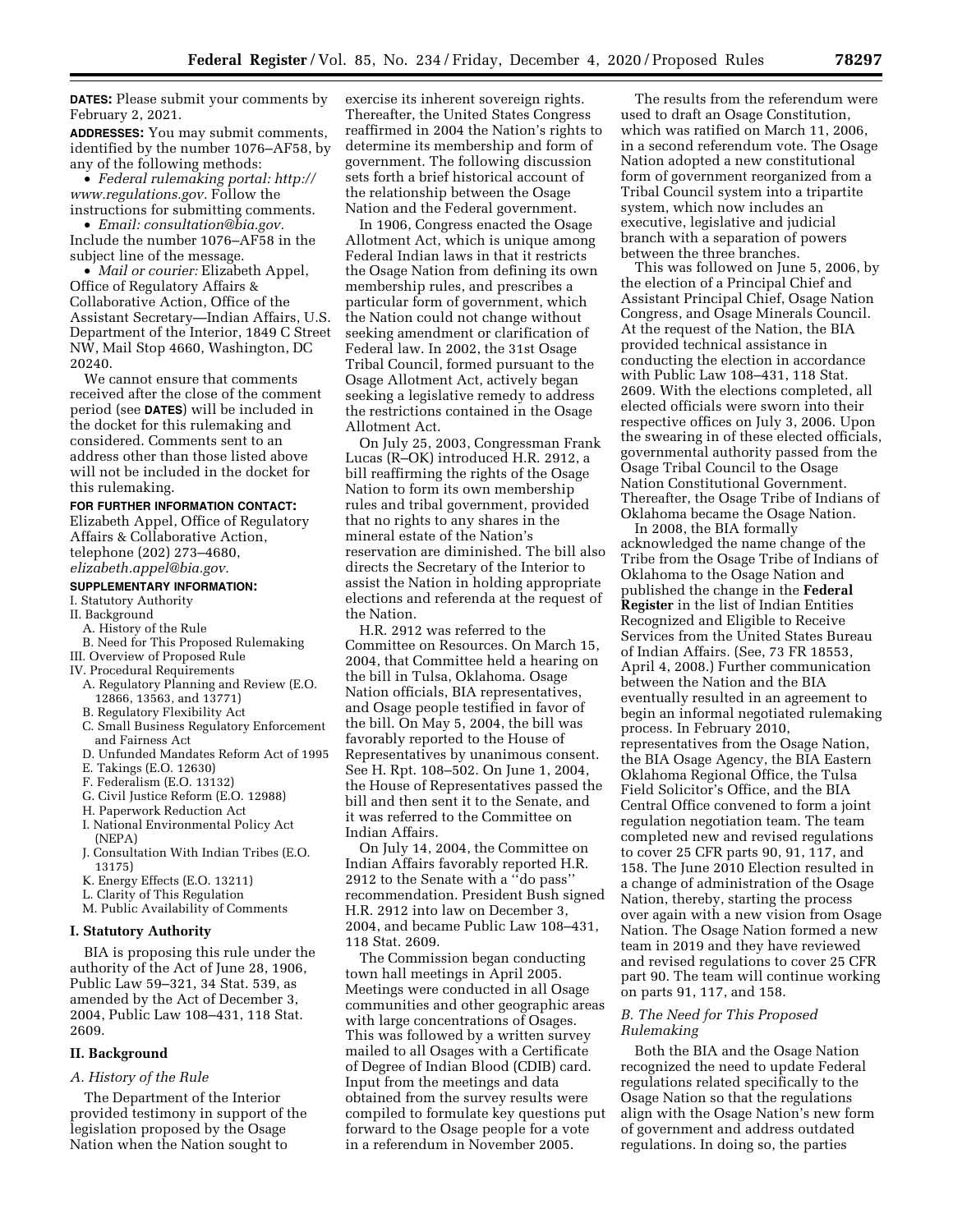agreed to participate in informal rulemaking. This consensus-oriented process conducted between the BIA and the Osage Nation afforded an opportunity to collaborate and identify a rulemaking strategy to address issues and concerns contained in the regulations specifically affecting the Osage. The proposed rulemaking will clarify the BIA's role to better meet its fiduciary trust responsibilities and carry out the policies established by Congress to strengthen tribal sovereignty on a government-to-government basis. This rulemaking will also provide the BIA with the tools to more effectively and consistently manage trust assets and better serve the Osage Nation and Osage people.

## **III. Overview of Proposed Rule**

This rule governs BIA's role in providing information to the Osage Minerals Council Election Board for purposes of notice. The existing 25 CFR

part 90 is the authority for the release of otherwise potentially confidential information to the Osage Minerals Council Election Board. The alternative to these amendments would deprive the Osage Nation of the information it needs to accurately identify Osage voters. Amendments to this part focus on the BIA's procedures in compiling a complete annuitant list with addresses and headright interests to the Osage Minerals Council Election Board for purposes of identifying Osage voters.

This proposed rule would delete most provisions of part 90 in their entirety because of the enactment of the Public Law 108–431, 118 Stat. 2609, and subsequent adoption of the Constitution of the Osage Nation. Thus, the remaining purpose of this part is the authority for BIA to provide a list to the Osage Minerals Council Election Board of eligible headright interest owners in the manner requested by the Osage

Nation. The Department may not generally release this information but this part provides authority for the release solely to the Osage Minerals Council Election Board for purposes of conducting elections for the Osage Minerals Council. The Privacy Act does not prohibit disclosure of the headright interests of eligible Osage voters for this purpose. The Department may provide the list of eligible headright interest owners as a routine use under the Privacy Act.

In response to the Constitution of the Osage Nation, the BIA significantly reduced its role in the elections of the Osage Nation as of June 2006. The only remaining portion in part 90 describes the current role of the BIA in the Osage Minerals Council election process.

The following distribution table indicates where each of the current regulatory sections in 25 CFR part 90 is located in the proposed 25 CFR part 90.

| Current 25 CFR § | Proposed<br>25 CFR § | Title                                                                  | Description of change                                                 |
|------------------|----------------------|------------------------------------------------------------------------|-----------------------------------------------------------------------|
|                  | $90.100$             | What role does BIA play in the Osage Minerals Council elec-<br>tions?. | Consolidated current §§ 90.21<br>and 90.35 into one new sec-<br>tion. |
|                  | N/A                  |                                                                        | Deleted.                                                              |
|                  | N/A                  |                                                                        | Deleted.                                                              |
|                  | N/A                  |                                                                        | Revised and incorporated into                                         |
|                  |                      |                                                                        | the new $§ 90.100$ .                                                  |
|                  | N/A                  | Elections, Nominating conventions and petitions                        | Deleted.                                                              |
|                  | N/A                  |                                                                        | Deleted.                                                              |
|                  | N/A                  |                                                                        | Deleted.                                                              |
|                  | N/A                  |                                                                        | Deleted.                                                              |
|                  | N/A                  |                                                                        |                                                                       |
|                  | N/A                  |                                                                        | Revised and redesignated as                                           |
|                  |                      |                                                                        | §90.100 (see first row).                                              |
|                  | N/A                  |                                                                        | Deleted.                                                              |
|                  | N/A                  |                                                                        | Deleted.                                                              |
|                  | N/A                  |                                                                        | Deleted.                                                              |
|                  | N/A                  | Elections, Voters to announce name and residence                       | Deleted.                                                              |
|                  | N/A                  |                                                                        | Deleted.                                                              |
|                  | N/A                  |                                                                        | Deleted.                                                              |
|                  | N/A                  |                                                                        | Deleted.                                                              |
|                  | N/A                  |                                                                        | Deleted.                                                              |
|                  | N/A                  |                                                                        | Deleted.                                                              |
|                  | N/A                  | Elections, Notification of election of tribal officers                 | Deleted.                                                              |
|                  | N/A                  |                                                                        | Deleted.                                                              |
|                  | N/A                  |                                                                        | Deleted.                                                              |
|                  |                      |                                                                        | Deleted.                                                              |

## **IV. Procedural Requirements**

# *A. Regulatory Planning and Review (E.O. 12866, 13563, and 13771)*

Executive Order (E.O.) 12866 provides that the Office of Information and Regulatory Affairs (OIRA) at the Office of Management and Budget (OMB) will review all significant rules. OIRA has determined that this rule is not significant.

E.O. 13563 reaffirms the principles of E.O. 12866 while calling for

improvements in the Nation's regulatory system to promote predictability, to reduce uncertainty, and to use the best, most innovative, and least burdensome tools for achieving regulatory ends. The E.O. directs agencies to consider regulatory approaches that reduce burdens and maintain flexibility and freedom of choice for the public where these approaches are relevant, feasible, and consistent with regulatory objectives. E.O. 13563 emphasizes further that regulations must be based

on the best available science and that the rulemaking process must allow for public participation and an open exchange of ideas. We have developed this rule in a manner consistent with these requirements. This proposed rule is also part of the Department's commitment under the Executive Order to reduce the number and burden of regulations.

E.O. 13771 of January 30, 2017, directs Federal agencies to reduce the regulatory burden on regulated entities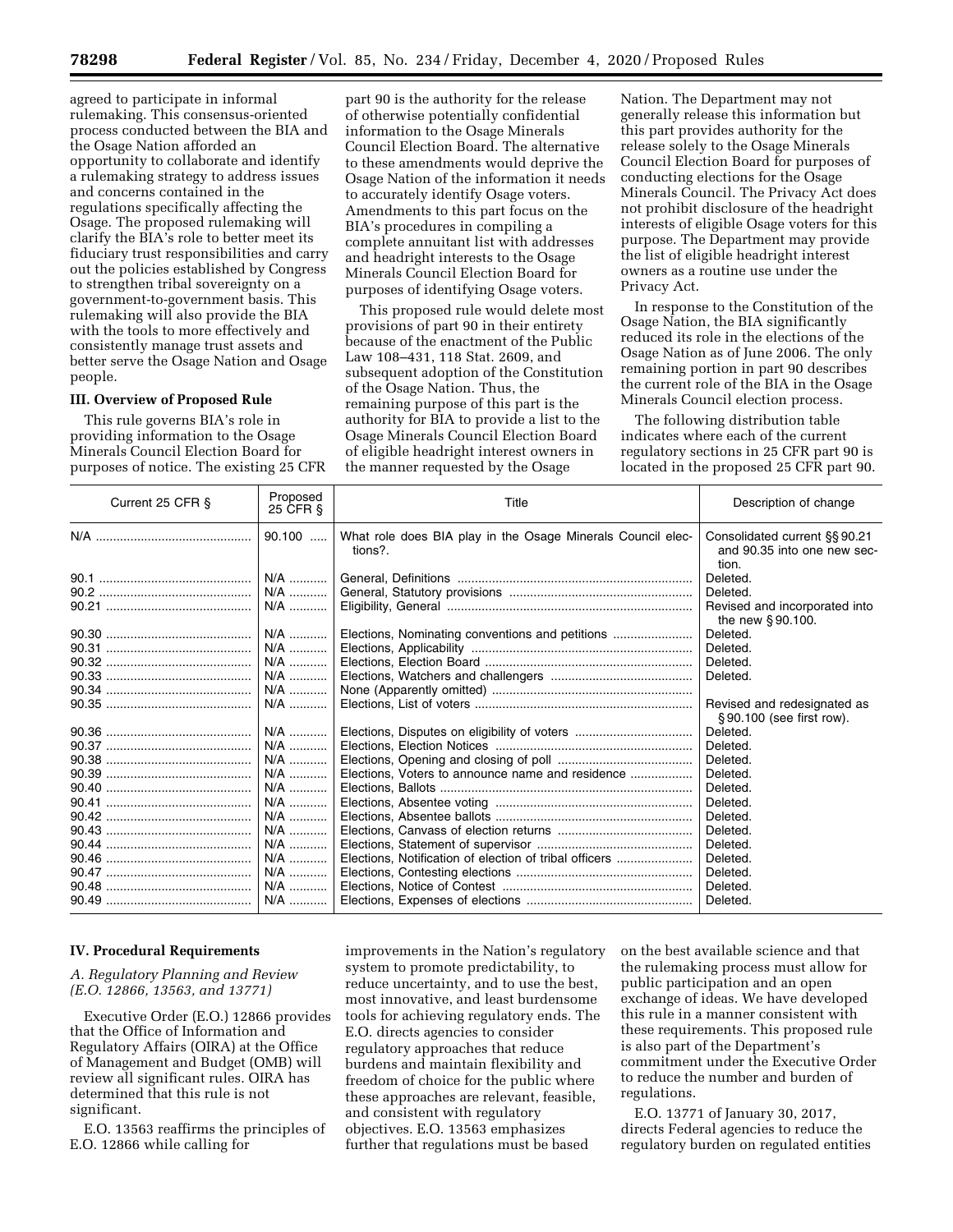and control regulatory costs. OIRA has determined that this rule is deregulatory because the updates will dramatically reduce the role of the Federal government in Osage Nation elections of officers.

#### *B. The Regulatory Flexibility Act*

The Department of the Interior certifies that this proposed rule will not have a significant economic effect on a substantial number of small entities under the Regulatory Flexibility Act (5 U.S.C. 601 *et seq.*).

# *C. Small Business Regulatory Enforcement Fairness Act of 1996*

This proposed rule is not a major rule under 5 U.S.C. 804(2), the Small Business Regulatory Enforcement Fairness Act. Because this proposed rule is exclusively confined to the Federal Government, Osage Indians, and the Osage Nation, this rule:

(a) Does not have an annual effect on the economy of \$100 million or more.

(b) Will not cause a major increase in costs or prices for consumers, individual industries, Federal, State, or local government agencies, or geographic regions.

(c) Does not have significant adverse effects on competition, employment, investment, productivity, innovation, or the ability of U.S.-based enterprises to compete with foreign-based enterprises.

# *D. Unfunded Mandates Reform Act of 1995*

This proposed rule does not impose an unfunded mandate on State, local, or Tribal governments or the private sector of more than \$100 million per year. The proposed rule does not have a monetarily significant or unique effect on State, local, or Tribal governments or the private sector. A statement containing the information required by the Unfunded Mandates Reform Act (2 U.S.C. 1531 *et seq.*) is not required.

# *E. Takings (E.O. 12630)*

This proposed rule does not affect a taking of private property or otherwise have taking implications under Executive Order 12630 because this proposed rule does not affect individual property rights protected by the Fifth Amendment or involve a compensable ''taking.'' A takings implication assessment is not required.

# *F. Federalism (E.O. 13132)*

Under the criteria in section 1 of Executive Order 13132, this proposed rule does not have sufficient federalism implications to warrant the preparation of a federalism summary impact

statement. A federalism summary impact statement is not required.

#### *G. Civil Justice Reform (E.O. 12988)*

This proposed rule complies with the requirements of Executive Order 12988. Specifically, this rule: (a) Meets the criteria of section 3(a) requiring that all regulations be reviewed to eliminate errors and ambiguity and be written to minimize litigation; and (b) Meets the criteria of section 3(b)(2) requiring that all regulations be written in clear language and contain clear legal standards.

# *H. Consultation With Indian Tribes (E.O. 13175)*

The Department of the Interior strives to strengthen its government-togovernment relationship with Indian Tribes through a commitment to consultation with Indian Tribes and recognition of their right to selfgovernance and Tribal sovereignty. We have evaluated this rule under the Department's consultation policy and under the criteria in Executive Order 13175 and have determined that it has substantial direct effects on one federally recognized Indian Tribe because the rule directly addresses the Osage Nation. The Department consulted with the Osage Nation on this proposed rule prior to its publication. This rulemaking is a result of a consensus-oriented process conducted between the Department of the Interior and the Osage Nation to identify a rulemaking strategy to address issues and concerns contained in the regulations related specifically to the Osage Nation, which no longer align with the Nation's form of government. The purpose of today's proposed rulemaking is to allow the Department of the Interior to better meet its fiduciary trust responsibilities and to carry out the policies established by Congress to strengthen Tribal sovereignty with regard to elections of Osage Nation officers.

#### **I. Paperwork Reduction Act**

This proposed rule does not contain information collection requirements, and a submission to the Office of Management and Budget (OMB) under the Paperwork Reduction Act of 1995 (44 U.S.C. 3501 *et seq.*) is not required. We may not conduct or sponsor and you are not required to respond to a collection of information unless it displays a currently valid OMB control number.

# **J. National Environmental Policy Act**

This proposed rule does not constitute a major Federal action

significantly affecting the quality of the human environment. A detailed statement under the National Environmental Policy Act of 1969 (NEPA) is not required because this is an administrative and procedural regulation. (For further information see 43 CFR 46.210(i).) We have also determined that this proposed rule does not involve any of the extraordinary circumstances listed in 43 CFR 46.215 that would require further analysis under NEPA.

# **K. Effects on the Energy Supply (E.O. 13211)**

This proposed rule is not a significant energy action under the definition in Executive Order 13211. A Statement of Energy Effects is not required.

## **L. Clarity of This Regulation**

We are required by Executive Orders 12866 (section 1(b) $(12)$ ), and 12988 (section  $3(b)(1)(B)$ ), and 13563 (section 1(a)), and by the Presidential Memorandum of June 1, 1998, to write all rules in plain language. This means that each proposed rule we publish must:

(a) Be logically organized;

(b) Use the active voice to address readers directly;

(c) Use clear language rather than jargon;

(d) Be divided into short sections and sentences; and,

(e) Use lists and tables wherever possible.

If you feel that we have not met these requirements, send us comments by one of the methods listed in the **ADDRESSES** section. To better help us revise the rule, your comments should be as specific as possible. For example, you should tell us the numbers of the sections or paragraphs that are unclearly written, which sections or sentences are too long, the sections where you believe lists or tables would be useful, etc.

#### **M. Public Availability of Comments**

Before including your address, phone number, email address, or other personal identifying information in your comment, you should be aware that your entire comment—including your personal identifying information—may be made publicly available at any time. While you can ask us in your comment to withhold your personal identifying information from public review, we cannot guarantee that we will be able to do so.

## **List of Subjects in 25 CFR Part 90**

Elections, Indians—tribal government. For the reasons given in the preamble, the Department of the Interior proposes